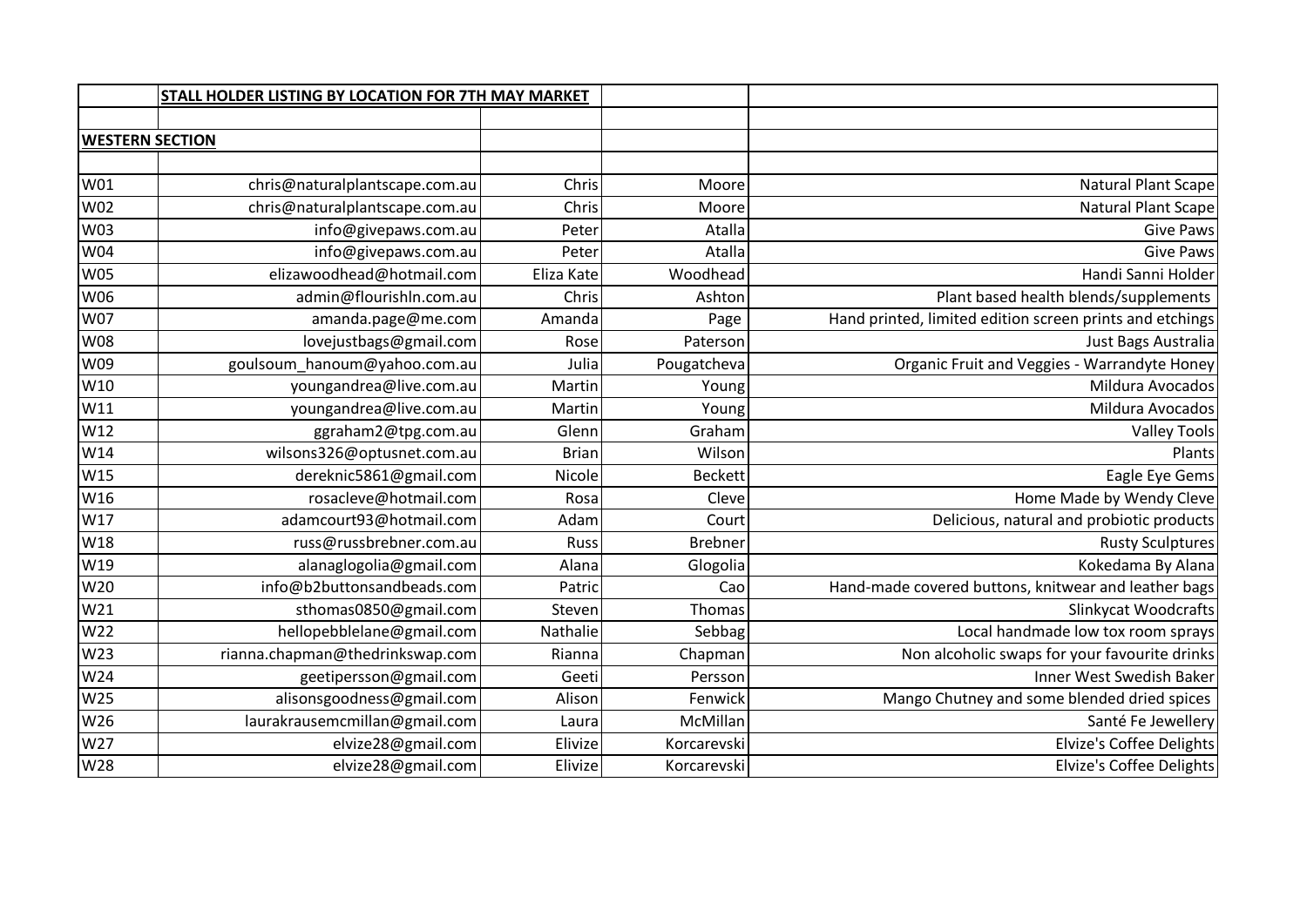| <b>BIT PARK SECTION</b> |                               |                |            |                                |
|-------------------------|-------------------------------|----------------|------------|--------------------------------|
|                         |                               |                |            |                                |
| <b>BP01</b>             | rosamflores2003@yahoo.com.au  | Rosa           | Flores     | Plants                         |
| <b>BP02</b>             | rosamflores2003@yahoo.com.au  | Rosa           | Flores     | Plants                         |
| <b>BP03</b>             | silknsilvershop@gmail.com     | <b>Beth</b>    | McLoughlin | Silkn'Silver                   |
| <b>BP04</b>             | watsontiling@gmail.com        | Peter          | Watson     | Warrandyte Pottery             |
| <b>BP05</b>             | elainecobain1@gmail.com       | Elaine         | Cobain     | Clothes and Accessories        |
| <b>BP06</b>             | elainecobain1@gmail.com       | Elaine         | Cobain     | <b>Clothes and Accessories</b> |
| <b>BP08</b>             | kim@robinvaleestate.com.au    | Adrian/Kim     | Alphonsus  | Robinvale Estates              |
| <b>BP09</b>             | lcr27199@bigpond.net.au       | Pat            | Crea       | Magnifica Moccasins            |
| <b>BP10</b>             | corvettecox@gmail.com         | Arnold         | Cox        | Pottery Plant Arrangements     |
| <b>BP11</b>             | crackaj.mj@gmail.com          | Matthew        | Jeffery    | Crakka Boards                  |
| <b>BP12</b>             | umberto@crunch.com.au         | Umberto        | Presutti   | Crunch Fitness Nunawading      |
| <b>BP13</b>             | gepantorno@bigpond.com        | Elaine         | Pantono    | <b>Gembrook Potatoes</b>       |
| <b>BP14</b>             | jeffrey.diacono@scania.com.au | Frank          | Diacono    | Eggs and Honey                 |
| <b>BP15</b>             | olwayspets@gmail.com          | O <sub>g</sub> | Wahnich    | Pet Portraits - animal artwork |
| <b>BP16</b>             | madebymello@gmail.com         | Melissa        | Dimsey     | Hade made greeting cards       |
| <b>BP16B</b>            | hi@gopie.co                   | Paul           | Petti      | Home made pies and pasties     |
| <b>ATM</b>              | sales@venuesmart.co           | Chris          |            | <b>ATM</b>                     |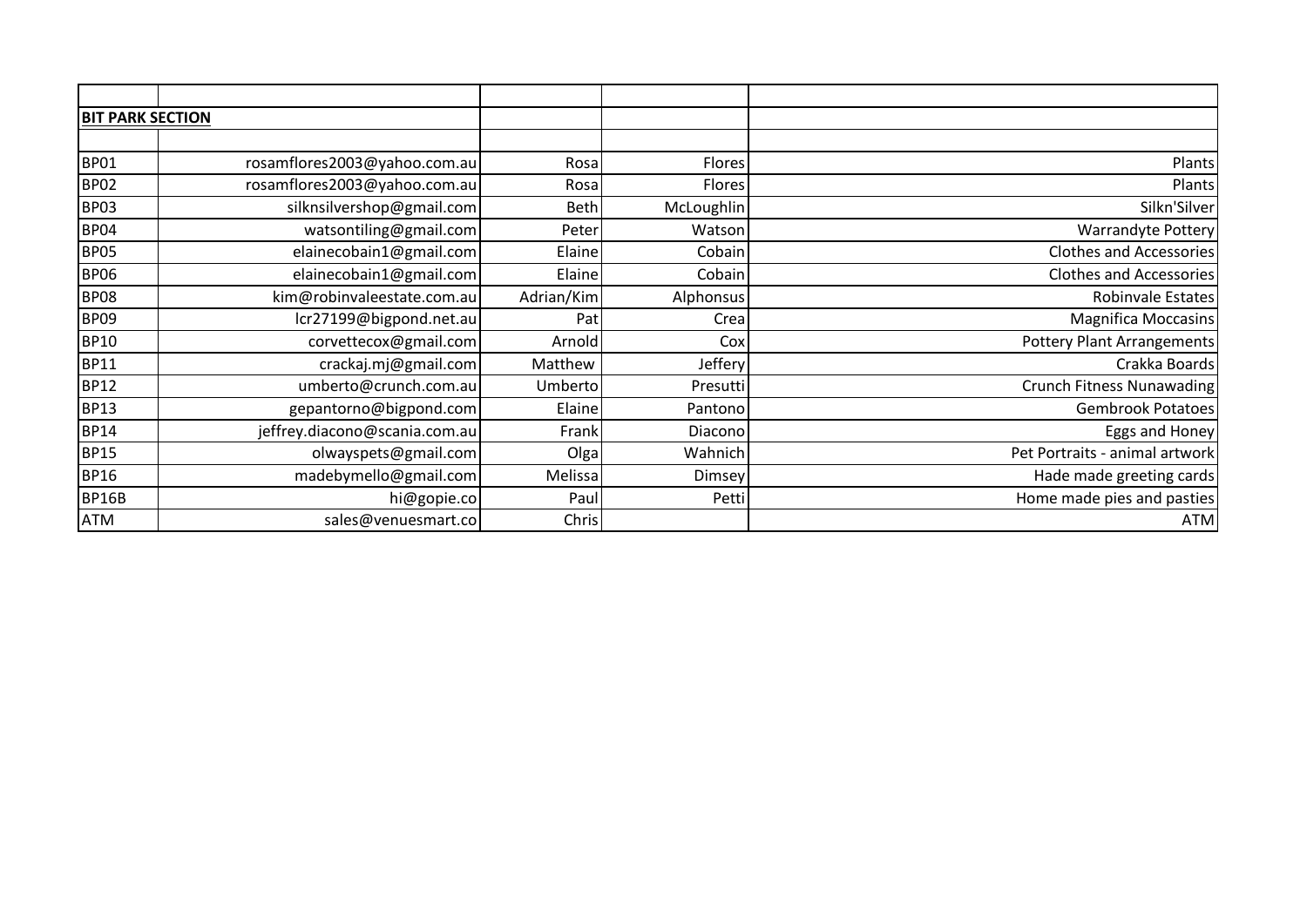| <b>CENTRAL SECTION</b> |                                    |              |               |                                                             |
|------------------------|------------------------------------|--------------|---------------|-------------------------------------------------------------|
|                        |                                    |              |               |                                                             |
| CO <sub>1</sub>        | bortis75@optusnet.com.au           | Georgina     | <b>Bortis</b> | The Scone Shop                                              |
| CO <sub>3</sub>        | betterboxes@hotmail.com            | Peter        | O'Connor      | <b>Mail Boxes</b>                                           |
| CO <sub>4</sub>        | zekiribeni@gmail.com               | <b>Bekim</b> | Zekiri        | Flowers                                                     |
| CO <sub>5</sub>        | zekiribeni@gmail.com               | <b>Bekim</b> | Zekiri        | Flowers                                                     |
| C06                    | n.solopova@salamishack.com.au      | Natalia      | Solopova      | Salami Shack                                                |
| C07                    | joan.buras@yahoo.com.au            | Joan         | <b>Buras</b>  | Embroidery & soaps                                          |
| <b>C08</b>             | thecollarguy668@gmail.com          | lan          | Metcalfe      | The collar guy                                              |
| C09                    | kathadamsmcgowan@hotmail.com       | Kath         | Adams-McGowan | Semi precious stone jewellery                               |
| C10                    | petersthsm@live.com.au             | Peter        | Matthews      | Pesadas Farm Gourmet Pesto                                  |
| C11                    | carissa@gearedfinance.com.au       | Carissa      | Hurley        | <b>Polymer Clay Earrings</b>                                |
| C12                    | dahliacakes@gmail.com              | Robyn        | Dahl          | Dahlia Homemade Cakes                                       |
| C13                    | paulbronstein@optusnet.com.au      | Paul         | Bronstein     | Paul's Healthy Honey                                        |
| C14                    | sgmadden@bigpond.com               | Gail         | Madden        | <b>Baby Wear</b>                                            |
| C16                    | vic@buyturmerix.com                | Katie        | Davis         | <b>Turmerix Products</b>                                    |
| C17                    | fineartinglass@gmail.com           | Robyn        | Rankin        | <b>Fine Art Glass</b>                                       |
| C18                    | wintu74@icloud.com                 | Nelena       | Pui           | Handmade handbags in leather, fabric and vinyl              |
| C19                    | rareessence@live.com.au            | Emily        | Ward          | Soy Candles, melts, electric oil burners and dreamcatchers  |
| C <sub>20</sub>        | sundarandbloom@gmail.com           | Holly        | Bell          | Dried floral arrangements and handcrafted ceramics          |
| C <sub>21</sub>        | littleredsmobileboutique@gmail.com | Annie        | Kennedy       | Little Red Mobile Boutique                                  |
| C <sub>22</sub>        | janineaf@bigpond.com               | Janine       | Baxter        | Hand made baby bibs                                         |
| C <sub>23</sub>        | carleetu@hotmail.com               | Carolyn      | Tucker        | Handcrafted resin earrings, bracelets and pendants          |
| C <sub>24</sub>        | silkyscarves@bigpond.com           | Nadia        | Despotellis   | <b>Silky Scarves</b>                                        |
| C <sub>25</sub>        | ap.lucas@bigpond.com               | Peter        | Lucas         | Hand crafted pens                                           |
| C <sub>26</sub>        | hellsbreath@ozemail.com.au         | Jennifer     | McInnes       | My own range of chilli and spice themed condiments          |
| C <sub>27</sub>        | ashalacreations@gmail.com          | Rebekah      | Page          | Up cycle old woollen blankets into textiles                 |
| C <sub>28</sub>        | csbngy@yahoo.com.au                | Csaba        | Nagy          | Boxes, trays and stools mirror frames from recycled timber. |
| C <sub>29</sub>        | rawleighs.peter.poli@gmail.com     | Peter        | Poli          | Rawleighs Products                                          |
| C30                    | tom@epiphyte-creations.com.au      | Tom          | King          | Artisan plant stands, plant hangers                         |
| C <sub>31</sub>        | gillid@live.com.au                 | Gillian      | Davis         | Chelja Soy Candles                                          |
| C <sub>32</sub>        | gillid@live.com.au                 | Gillian      | Davis         | Chelja Soy Candles                                          |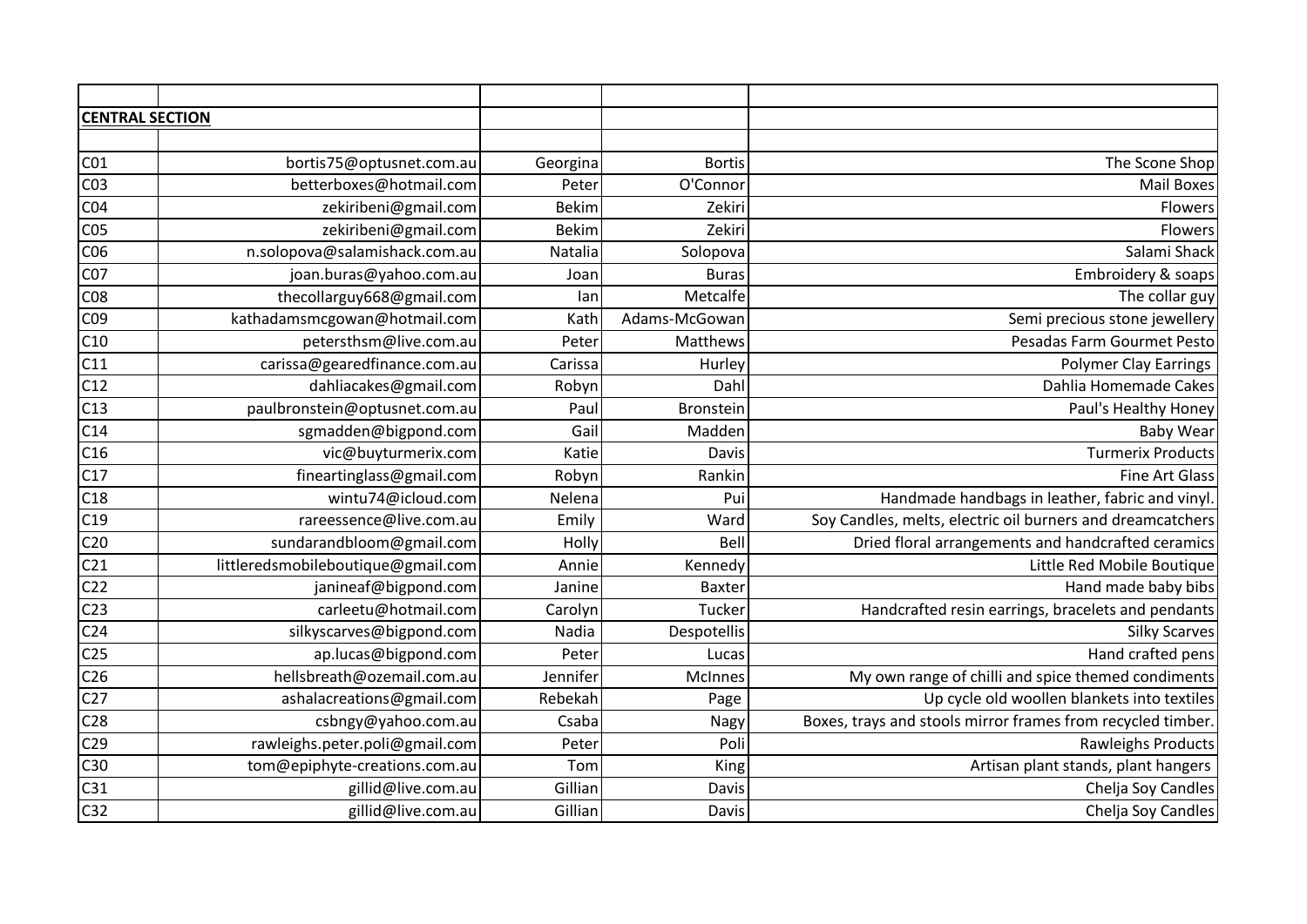| C <sub>33</sub> | andrewjdubin@gmail.com         | Andrew    | Dubin           | QVM Leather                                   |
|-----------------|--------------------------------|-----------|-----------------|-----------------------------------------------|
| C <sub>34</sub> | naomili2013@gmail.com          | Noami     | Li              | Scarfs, hats and socks                        |
| C <sub>35</sub> | shanevans62@gmail.com          | Shan      | Evans           | Paper and Cards                               |
| C36             | shanevans62@gmail.com          | Shan      | Evans           | Paper and Cards                               |
| C37             | jag@taratreasures.com          | Jag       | Gurung          | <b>Tara Treasures</b>                         |
| C38             | jag@taratreasures.com          | Jag       | Gurung          | <b>Tara Treasures</b>                         |
| C39             | albusmaj@hotmail.fr            | May       | Albus           | Handmade jewellery-only using noble materials |
| C40             | timbo_n_coops@live.com         | Kylie     | Cooper          | Handmade head bands                           |
| C41             |                                |           |                 | <b>SPARE</b>                                  |
| C42             | info@lillilahclay.com.au       | Rebecca   | Sharp           | LillilahClay polymer clay earrings            |
| C43             | doggydungarees@hotmail.com     | Ros       | Smith           | Doggy Dungarees                               |
| C44             | keryn@lilibet.com.au           | Keryn     | Winterton       | Unique handmade upcycled handbags             |
| C45             | a.madyarova@gmail.com          | Anna      | Madyarova       | eto YA* studio                                |
| C47             | polyanthushandmade@yahoo.com   | Jenny     | Newstead        | Handmade jewellery, buntings and accessorie   |
| C48             | fiona.mck@bigpond.com          | Fiona     | McKenzie        | Throw rugs and blankets                       |
| C49             | katie_zac@outlook.com          | Katie     | Zac             | B & T Pets -Dog grazing boxes                 |
| C50             | beehippiebypauls@hotmail.com   | Pauline   | Newton          | Bee Hippie By Pauls                           |
| C51             | carolhourigan6@gmail.com       | Carol     | Hourigan        | <b>Flourished Crafted Jewellery</b>           |
| C52             | t5kuc@hotmail.com              | Philp     | Kuchel          | Phil's Café Food                              |
| C53             | t5kuc@hotmail.com              | Philp     | Kuchel          | Phil's Café Food                              |
| C54             | josiehanlon@hotmail.com.au     | Josie     | Hanlon          | Calamari                                      |
| C55             | nazire_1988@hotmail.com        | Naz       | Siper           | Turkish Kitchen                               |
| C56             | indianhotfood@yahoo.co         | Preet     | Kaur            | Indian foods                                  |
| C57             | peterdimmy@gmail.com           | Peter     | Dimmy           | <b>Big Lou's Donuts</b>                       |
| C58             | admin@unclejohns.com.au        | Catherine | Jenner          | Uncle John's Licorice                         |
| C59             | glasschameleon@icloud.com      | Joan      | Brennan         | Glass mosaics                                 |
| C60             | bellabloss@outlook.com.au      | Alice     | Palermo         | Dried flower arrangements                     |
| C61             | albertosdelicacies@outlook.com | Susan     | Griggs          | <b>Alberto Delicacies</b>                     |
| C62             | info@rulergrowthcharts.com.au  | Sarah     | Christie-Popper | <b>Ruler Growth Charts</b>                    |
| C63             | cooperccinos@outlook.com       | Lydia     | Cooper          | Cooperccinos                                  |
| C64             | cooperccinos@outlook.com       | Lydia     | Cooper          | Cooperccinos                                  |
| C65             | mare.rowe@hotmail.com          | Maryann   | Rowe            | Dutch little pancakes, called Poffertjes      |
| C66             | deva@aussieteahouse.com.au     | Deval     | Wijeyewardene   | Aussie Tea House                              |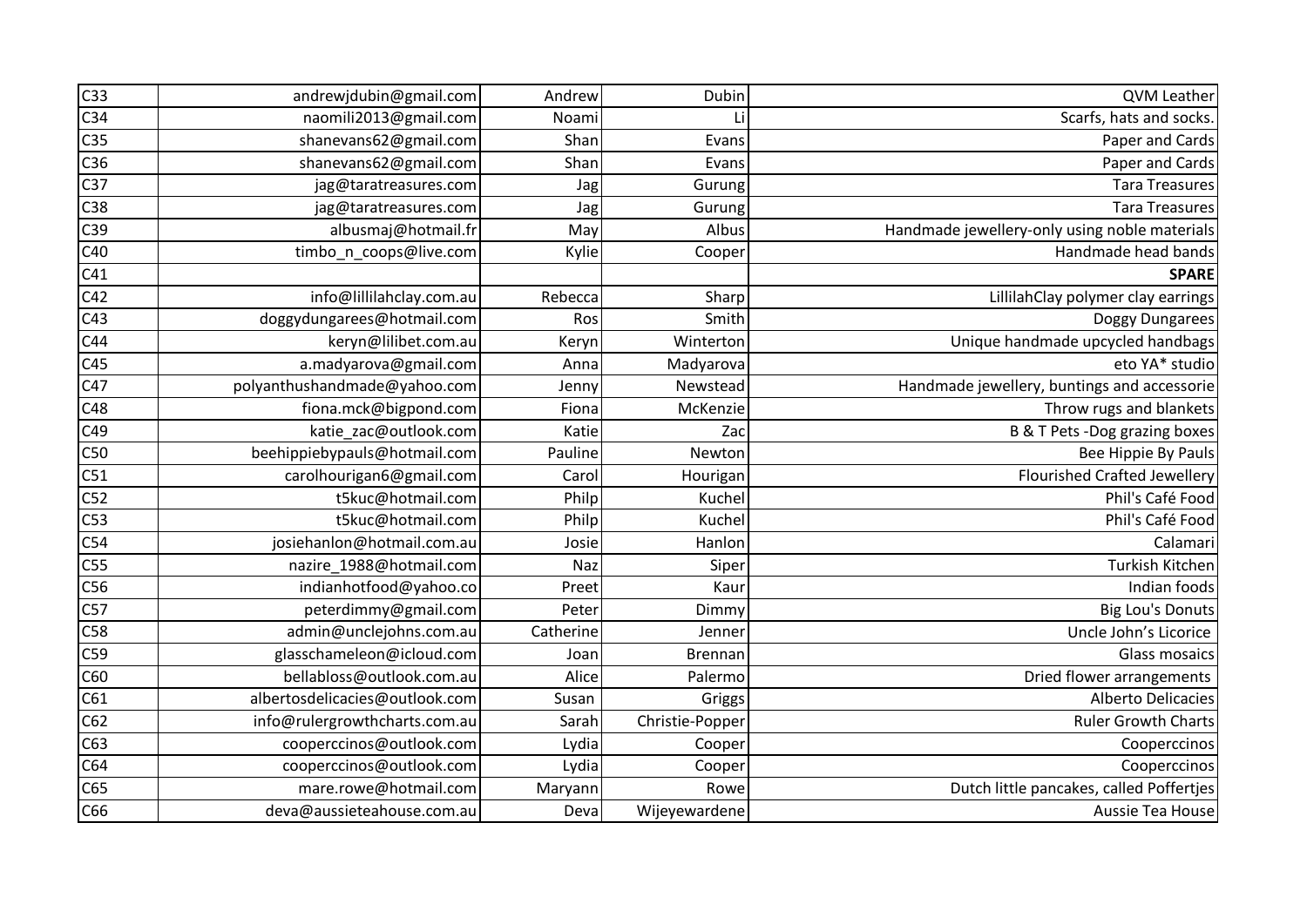| C67              | sales@herbage.com.au            | Kristy   | Fuga        | Pottery vessels filled with organic soy wax candles |
|------------------|---------------------------------|----------|-------------|-----------------------------------------------------|
| C68              | dan.k@fergysfood.com.au         | Dan      | Kagan       | Fergys Markets                                      |
| C69              | fauxandbelle@gmail.com          | Jeanette | Jobling     | Faux fur fashion accessories                        |
| C70              | littlejodi@live.com             | Jodi     | Rosel       | JodiRose Artistry                                   |
| C71              | alex@puddingnana.com.au         | Alex     | Green       | Old fashioned Self saucing puddings and fruit pies  |
| C72              | info@naturalmiracleshemp.com.au | Chris    | Cain        | Natural Miracles Hemp Oils & Creams                 |
| C <sub>73</sub>  | as_steers@yahoo.com.au          | Sandra   | Steers      | Wildflower and co creations                         |
| C74              | josephgiannini29@gmail.com      | Joseph   | Giannini    | True Blue Pies/Bakery                               |
| C <sub>74A</sub> | josephgiannini29@gmail.com      | Joseph   | Giannini    | True Blue Pies/Bakery                               |
| C75              | whipitupicecream@outlook.com    | Susie    | Papaioannou | Whipitup icecream                                   |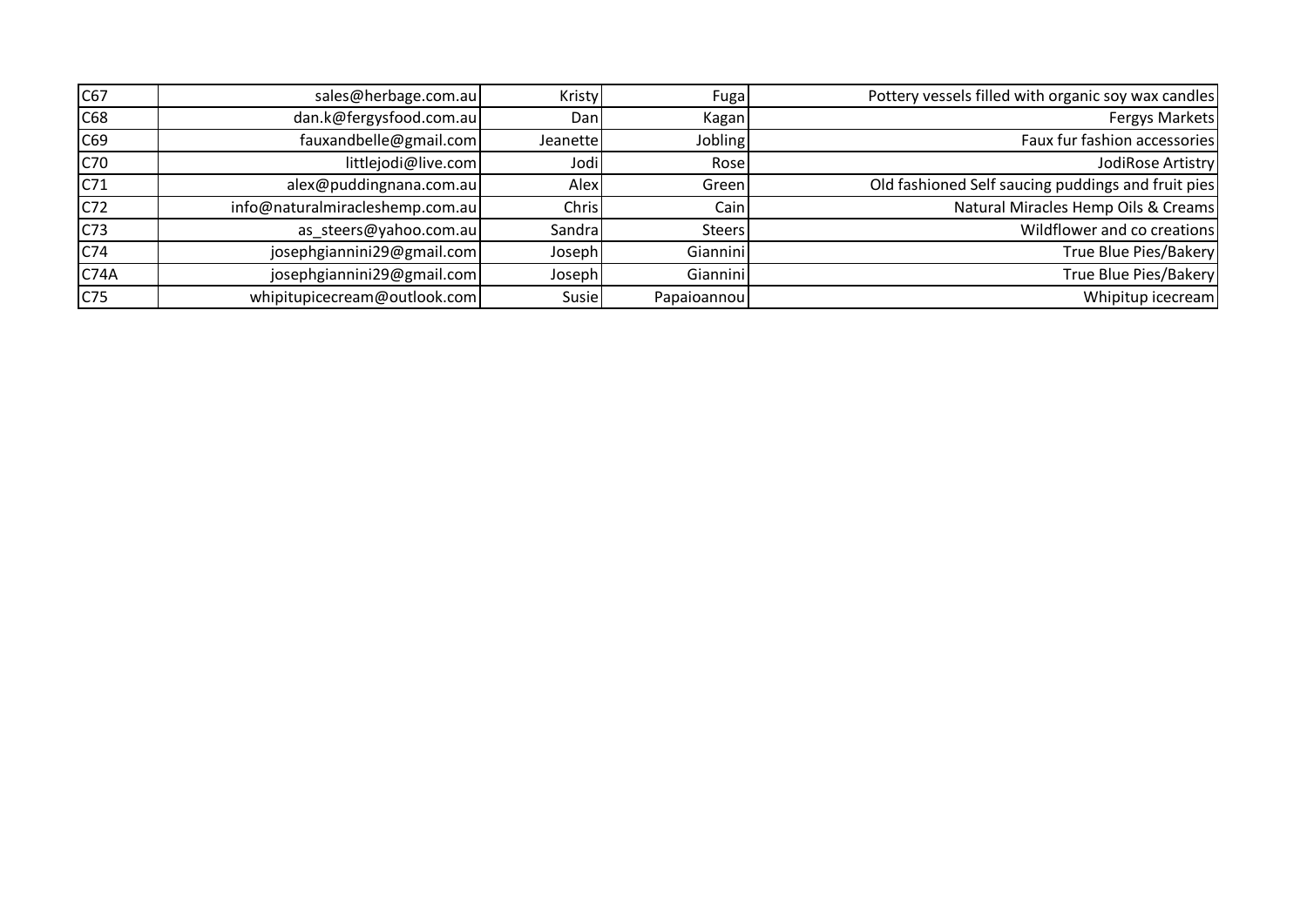| <b>EASTERN SECTION</b> |                                   |              |               |                                             |
|------------------------|-----------------------------------|--------------|---------------|---------------------------------------------|
|                        |                                   |              |               |                                             |
| <b>E01</b>             | emma@defiancedistillery.org       | Emma         | Goethe-Hopper | <b>Defiance Distillery</b>                  |
| E02                    | sevali.design@gmail.com           | Sev          | Ali           | Eggs and Honey                              |
| <b>E03</b>             | sevali.design@gmail.com           | Sev          | Ali           | Orange Juice                                |
| <b>E04</b>             | francochrane@gmail.com            | Francesca    | Cochrane      | Cheeses                                     |
| <b>E05</b>             | david@warrandytebrewingco.com.au  | David        | Ryan          | <b>Warrandyte Brewing Company</b>           |
| E06                    | daddiosproduce@gmail.com          | Robert       | Kelly         | <b>Daddios Produce</b>                      |
| <b>E07</b>             | daddiosproduce@gmail.com          | Robert       | Kelly         | <b>Daddios Produce</b>                      |
| <b>E08</b>             | jskouden@bigpond.com              | Julie        | Skouden       | Made in Warrandyte                          |
| E09                    | cghhs48@yahoo.com.au              | Colin        | Groves        | Wooden Toy maker                            |
| E10                    | cfallace@live.com                 | Cosi         | Fallace       | Vegetables                                  |
| E11                    | rwtonline@hotmail.com             | David        | Chhien        | Flamin'Shewers                              |
| E12                    | info@originalspiritco.com         | Barbara      | Richartz      | Handcrafted spirits and liqueurs            |
| E <sub>13</sub>        | jasonmonssen@icloud.com           | Geoff        | Monssen       | Apples, cherries, stone fruit, apple juice  |
| E14                    | australianfarmnuts@gmx.com        | Paul         | Martin        | <b>Australian Farm Nuts</b>                 |
| E15                    | Jenny@powa.com.au                 | Jenny        | Knight        | Handmade cards from Stampinup products      |
| E16                    | info@spicefusion.com.au           | Judy         | Hood          | <b>Spice Fusion</b>                         |
| E17                    | garypitsiakkos@gmail.com          | Gary         | Pitsiakkos    | Authentic Halloumi Cheese                   |
| E16                    | jane@hausfitsdesigns.com.au       | Jane         | Hussegger     | Recycled timber Side tables with steel legs |
| E19                    | brett@pussandmew.com.au           | <b>Brett</b> | Clayton       | <b>Puss and Mew Distillery</b>              |
| E20                    | sales@garfieldfreshharvest.com.au | Terry        | Pilikidis     | <b>Garfield Fresh Harvest</b>               |
| E21                    | sales@garfieldfreshharvest.com.au | Terry        | Pilikidis     | <b>Garfield Fresh Harvest</b>               |
| E22                    | moniqueconnect@hotmail.com.au     | Monique      | Degan Mains   | Miniature houses/mushrooms                  |
| E23                    | bntsgroup@gmail.com               | Nikolina     | Savic         | Gourmet mushrooms                           |
| E24                    | libby.wilkinson@outlook.com       | Libby        | Wilksinson    | Snowgum Distillery                          |
| E25                    | craftedbybees@outlook.com         | Melissa      | Yeo           | Honey                                       |
| E26                    | info@alotofgoodstuff.com.au       | Alison       | Tobias        | <b>Biscuits and Jams</b>                    |
| E27                    | ourcurlyfries@gmail.com           | Vasanta      | Nair          | <b>Curly Fries</b>                          |
| E28                    | kellyhansen6016@yahoo.com         | Peter        | Mullens       | <b>Mullens Vegetables</b>                   |
| E29                    | jeremy.01@bigpond.com             | Jeremy       | Rubos         | <b>Fresh Vegetables</b>                     |
| E30                    | thelittlejoys@hotmail.com         | Marilyn      | McIlvenna     | individual handmade Jewellery               |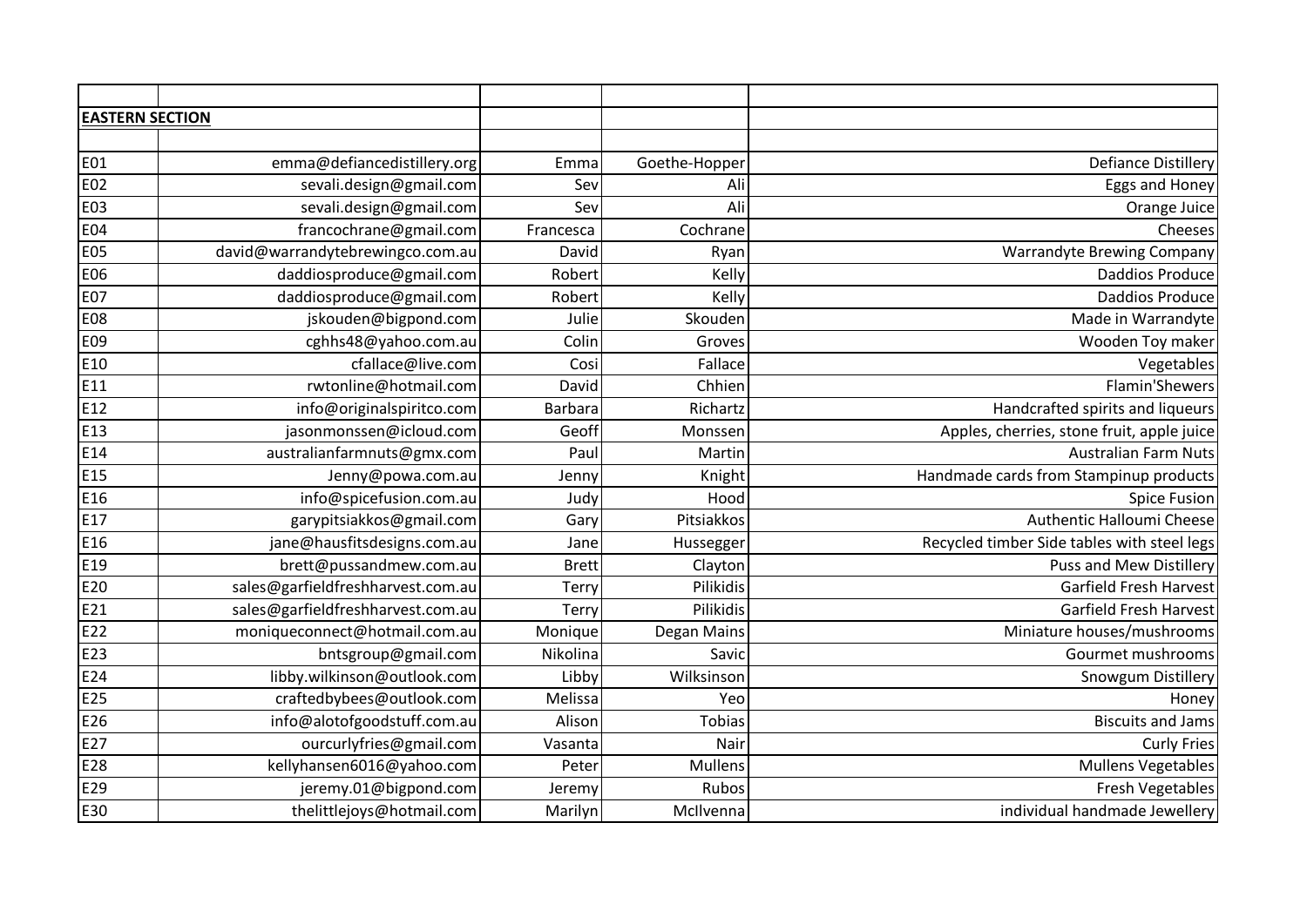| E31        | info@imbuedistillery.com         | Nikki       | Treller        | Imbue Distillery                            |
|------------|----------------------------------|-------------|----------------|---------------------------------------------|
| E32        | tamikababb@hotmail.com           | Tamika      | <b>Babb</b>    | Forever Charmed Jewellery                   |
| E33        | poppysmacksauce@gmail.com        | Hanh        | Truong         | Poppy Smack Sauce                           |
| E34        | sales@intocushions.com.au        | Malcolm     | <b>Barnes</b>  | Cushions                                    |
| E35        | sales@intocushions.com.au        | Malcolm     | <b>Barnes</b>  | Cushions                                    |
| E36        | 4seasonsin1dye@gmail.com         | Selina      | Cmelik         | 4 Seasons in 1 Dye                          |
| E37        | courtz954@gmail.com              | Courtney    | Erickson       | Candles, diffusers, melts and car diffusers |
| E38        | yarravalleyberries@gmail.com     | Mark        | Zappia         | Yarra Valley Berries                        |
| E39        | yarravalleyberries@gmail.com     | Mark        | Zappia         | Yarra Valley Berries                        |
| E40        |                                  |             |                | <b>SPARE</b>                                |
| E41        | info@frothnflames.com.au         | Tracey      | <b>Barnes</b>  | Handmade natural soap, bathbombs            |
| E42        | omgdonutsnortheastmelb@gmail.com | Fevi        | Christovitchin | <b>OMG Decadent Donuts</b>                  |
| E43        | lguerra00@hotmail.com            | Luca        | Guerra         | S.U.P Slime                                 |
| <b>ETG</b> | 1000pinz@gmail.com               | Maryanne    | Munteanu       | Zero waste sustainable upcycled clothing    |
| <b>ETH</b> | Beth.McGrouther@rch.org.au       | <b>Beth</b> | McGrouther     | World Vision Fundraiser                     |
| <b>ETI</b> |                                  | John        | Crampl         | Vegetables                                  |
| <b>ETJ</b> |                                  | John        | Crampl         | Vegetables                                  |
| ETL        | amandarofe1@gmail.com            | Amanda      | Rolfe          | Hazel the Lamb                              |